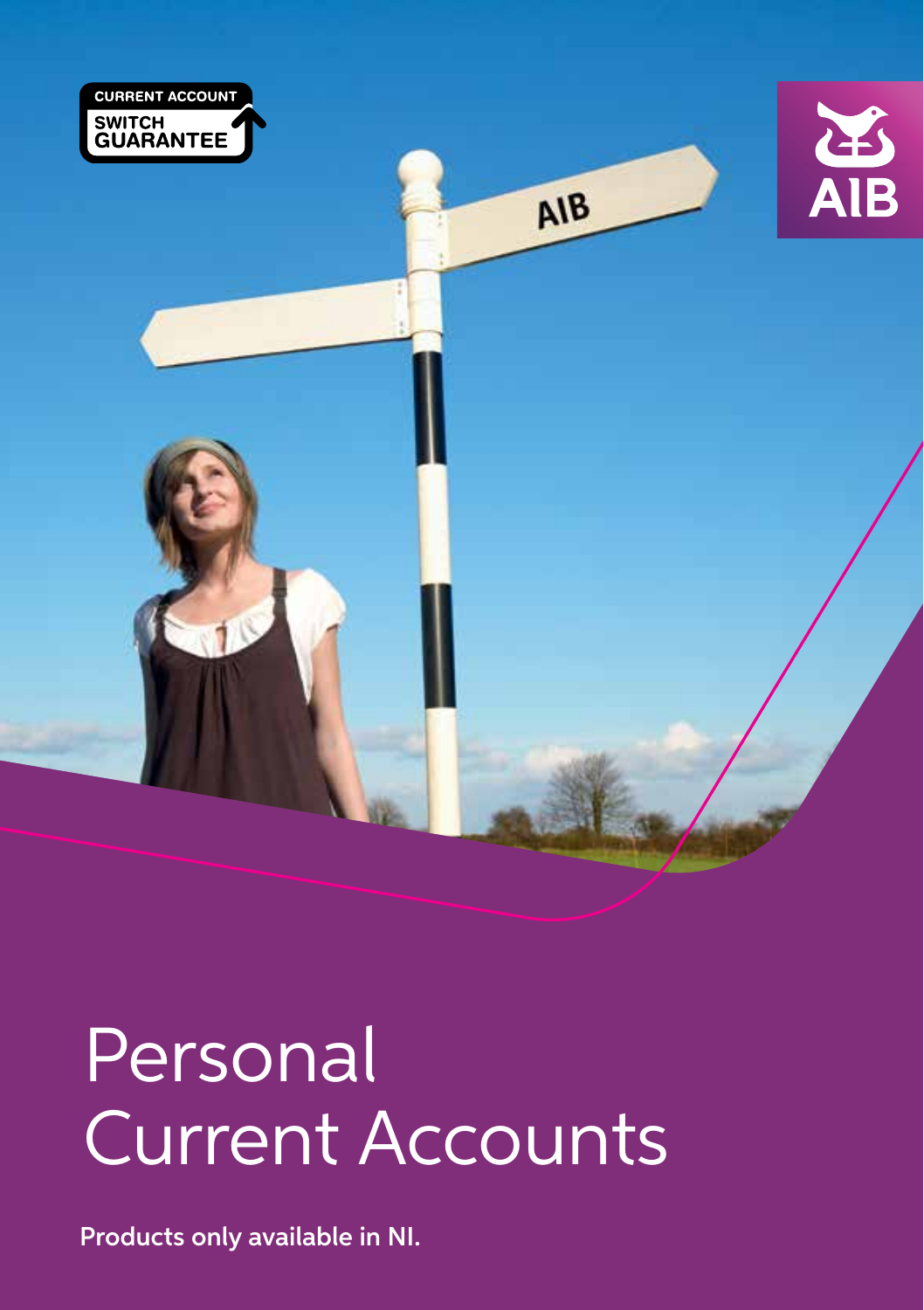# Welcome to AIB

We offer you all the benefits you would expect from your bank; a great range of quality products and services, efficient friendly service and the flexibility that means you can do your banking your way—in any branch, online on your mobile or by phone.

It's so easy to join us. We make the switch quick and simple so you can start banking with us right away.

If you use the Current Account Switch Service it will take seven working days to switch account.

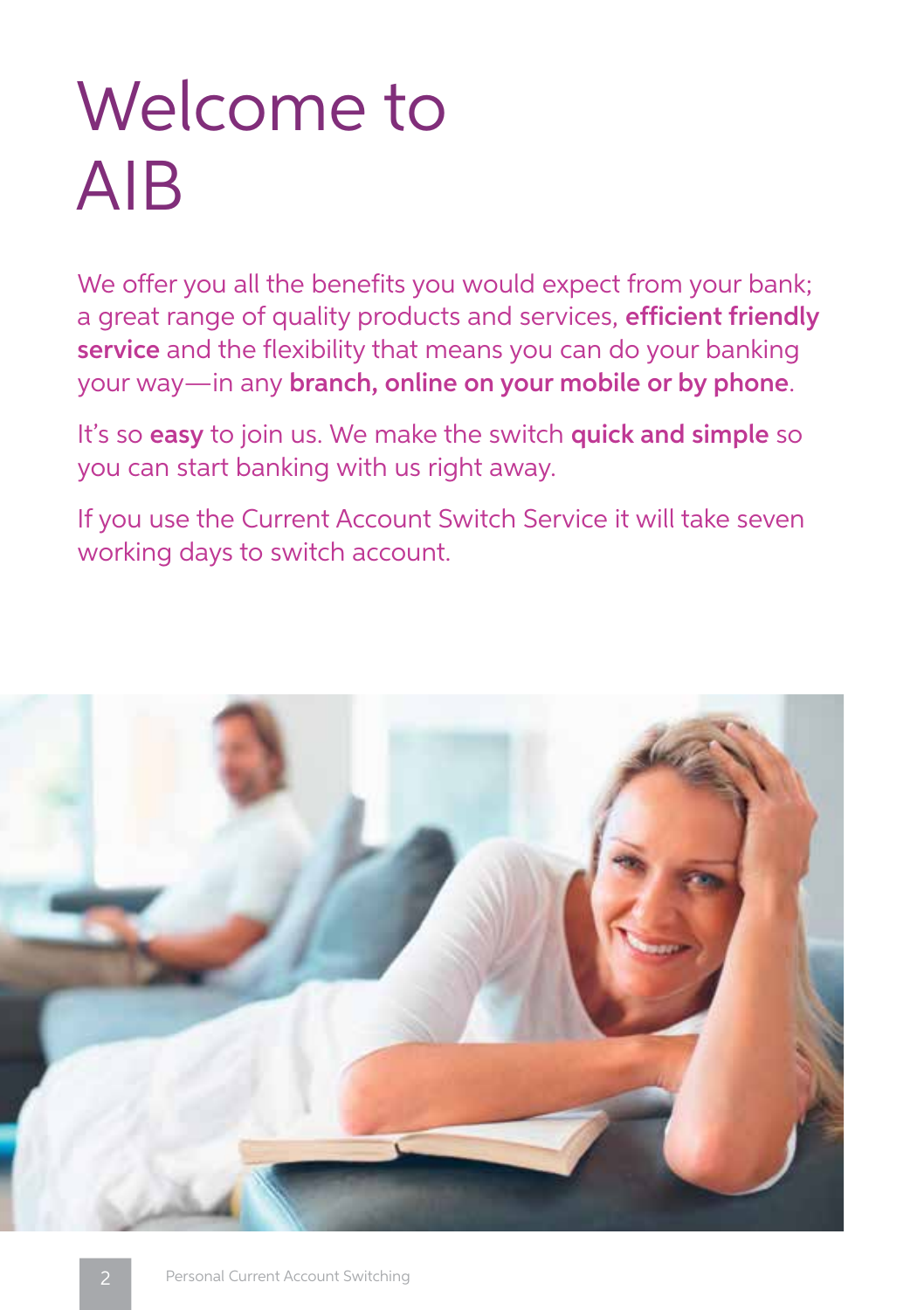# Great reasons to bank with us

Whatever your needs, and whatever stage you are at in life, we have a range of accounts to suit your needs.

| 1 | Knowledgeable and friendly staff in our branches throughout<br>Northern Ireland.                                                                                                        |  |
|---|-----------------------------------------------------------------------------------------------------------------------------------------------------------------------------------------|--|
| 2 | <b>Flexibility</b> to manage your account day and night through Online, Mobile<br>and Phoneline Banking.                                                                                |  |
| 3 | <b>Excellent service</b> —friendly and professional staff always ready to offer<br>help on any of our services.                                                                         |  |
| 4 | Great options for your everyday banking-we've a bank account to suit you!                                                                                                               |  |
| 5 | Access to cash machines in over 200 countries worldwide, our Visa debit<br>card as well as a range of credit cards to help you manage your day-to-day<br>finances. (see the note below) |  |
| 6 | <b>Competitive</b> rates on savings—a range of regular and lump sum savings<br>options, to help you make the most of your money.                                                        |  |
| 7 | <b>Loans</b> —quick decisions and flexible repayments on personal loans to meet<br>your every need.                                                                                     |  |
| 8 | Mortgage advisers who know your area, to help you make your first or next<br>move.                                                                                                      |  |

Note - You can apply for a Visa debit card if you are 16 or over. If you are under 16 you must have your parent's or guardian's permission.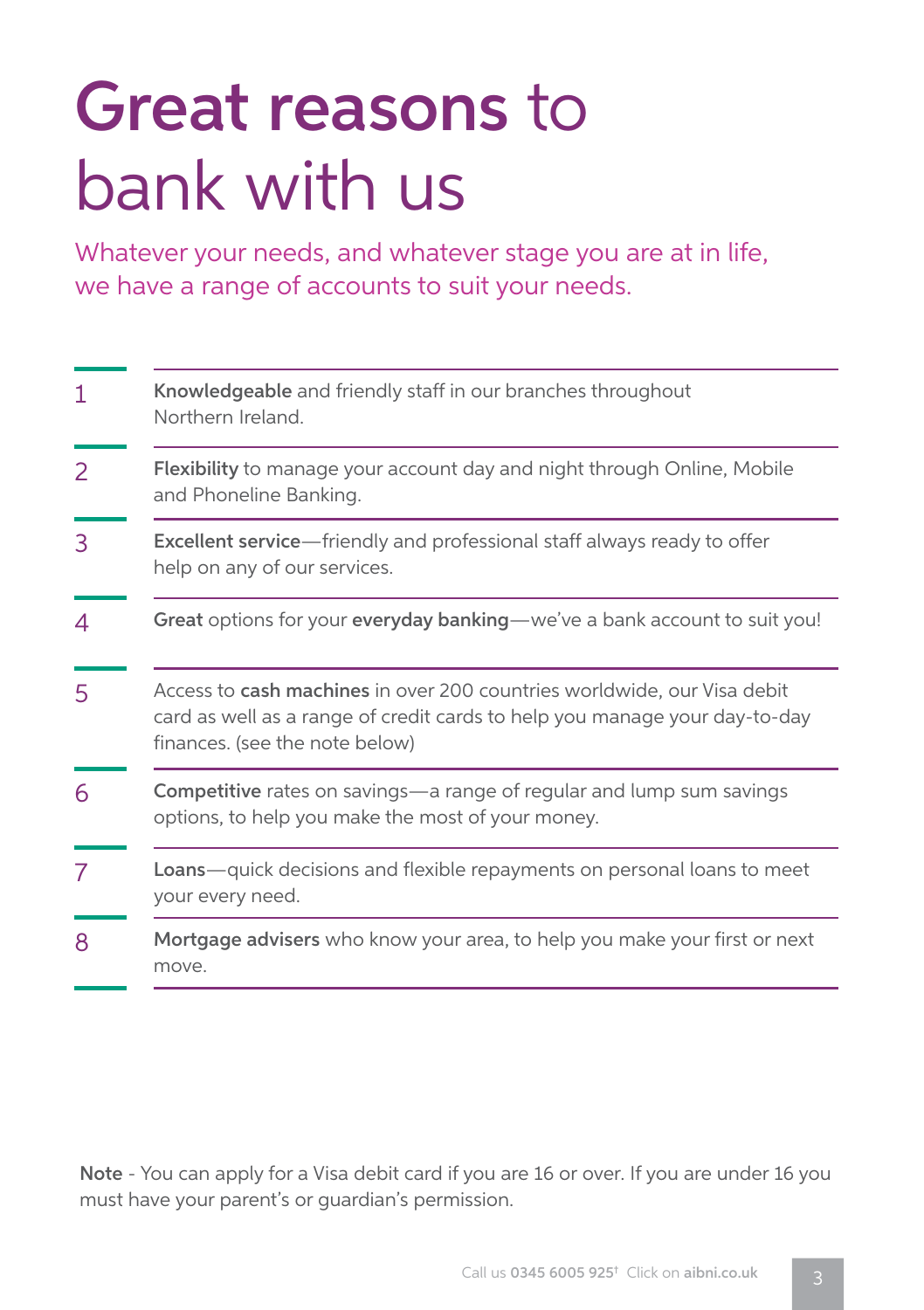# Thinking of switching?

All you have to do is follow these 3 easy steps to move to your new current account.



### Get in touch!

Call into a branch, phone us on 0345 6005 925† (lines are open between 9am and 5pm Monday to Friday), or visit aibni.co.uk. Go to the Current Accounts section.

### J

J

2

### We need to see proof of your identity and address.

Usually, we need your passport or full driving licence and a gas, electricity or water bill. If you are not sure what proof we accept, visit our website aibni.co.uk or phone 0345 6005 925†

#### Sign the relevant application forms and we will do the rest! 3

### What we do

We'll open your new current account, set you up on Online, Mobile and Phoneline Banking and send you details of your current account.

Next, we'll contact your old bank to move your standing orders, direct debits and bill payments to your new account by the agreed switch date.

Finally, once your switch is complete, we'll confirm this with you.



#### What does the Switch Guarantee mean?

The next page tells you how this guarantee makes switching your account simple, reliable and stress-free.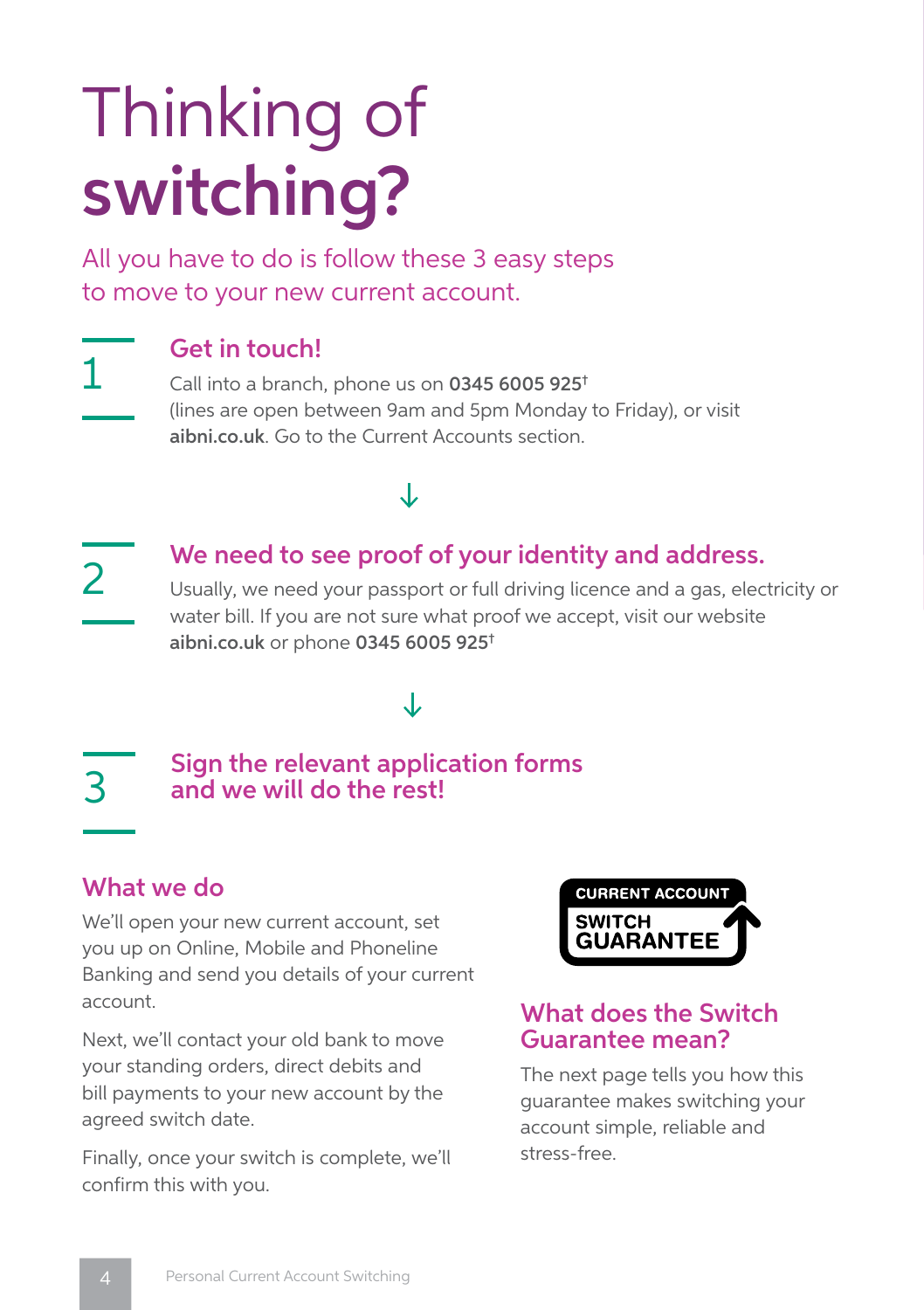

### Current Account Switch Guarantee

We have designed the Current Account Switch Service to let you switch your current account from one bank or building society to another in a simple, reliable and stress-free way. It will only take seven working days. As your new current-account provider we offer the following guarantee.

- The service is free to use and you can choose and agree your switch date with us.
- We will take care of moving all your payments going out (for example, your Direct Debits and standing orders) and those coming in (for example, your salary).
- If you have money in your old account, we will transfer it to your new account on your switch date.
- We will arrange for payments accidentally made to your old account to be automatically redirected to your new account. We will also contact the sender and give them your new account details.
- If there are any issues in making the switch, we will contact you before your switch date.
- If anything goes wrong with the switch, as soon as we are told, we will refund any interest (paid or lost) and charges made on either your old or new current accounts as a result of this failure.

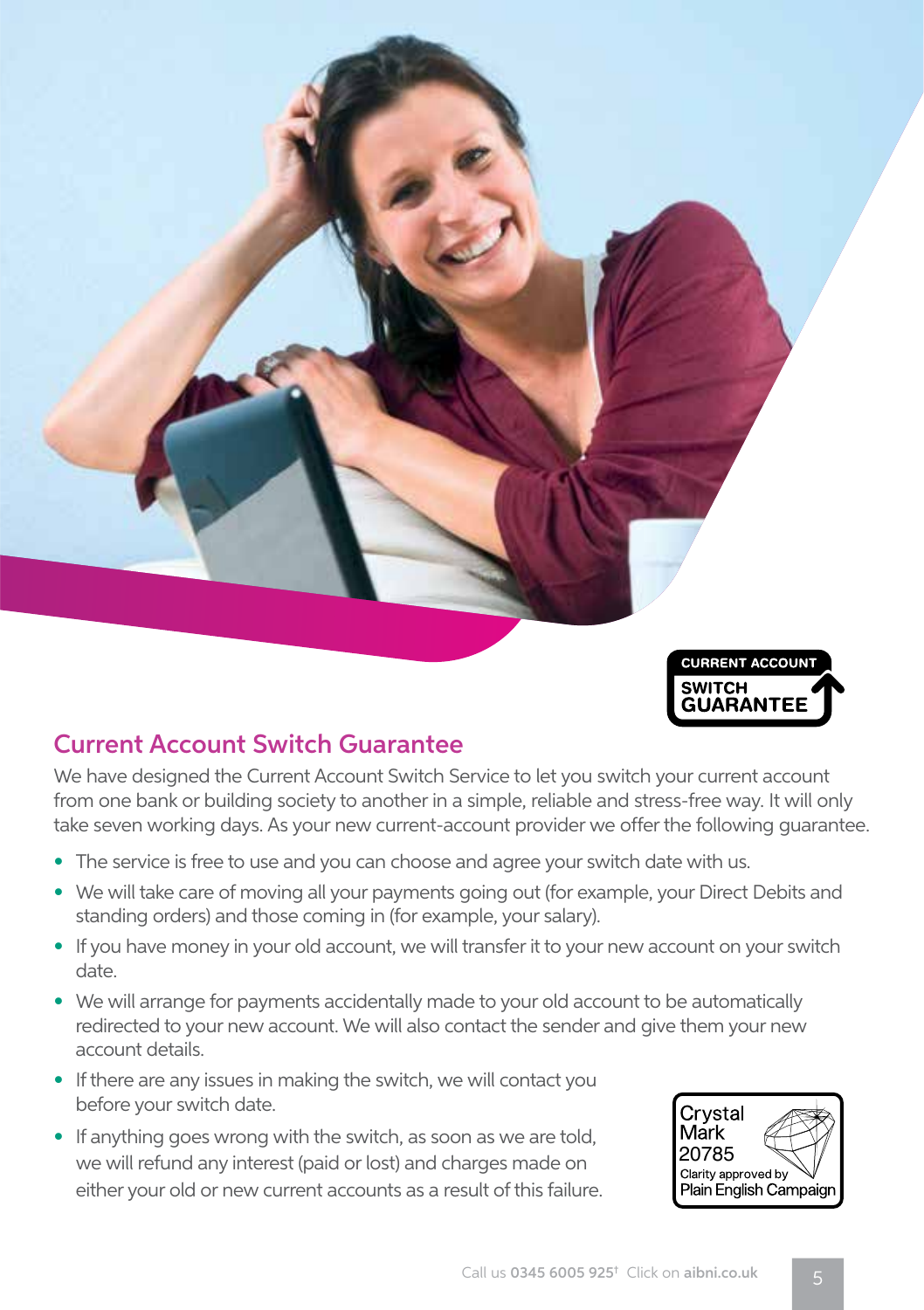# Current accounts made simple

Our current accounts are clear and easy to understand. Each of our accounts has features to help you manage your day-to-day banking and plan ahead. No matter how busy life gets, even if major expenses crop up, it is simpler to budget and keep bank charges to a minimum.

### Free daily banking

Nobody wants to pay for banking. Our current accounts offer you free daily banking when your account is in credit. There are no transaction charges and no fee for arranging an overdraft.

### Visa debit card

Use this handy card to pay for goods and services direct from your account. It's a convenient alternative to cash or cheques and you can use the card wherever you see the Visa sign, and for shopping by phone, by post or online. The money goes straight from your account so you always know how much you have to spend.

As an all-in-one debit card and cash card, you can use your Visa debit card to withdraw money at cash machines displaying the Visa sign in the UK or in over 200 countries worldwide. You can also check your balance at any AIB cash machine.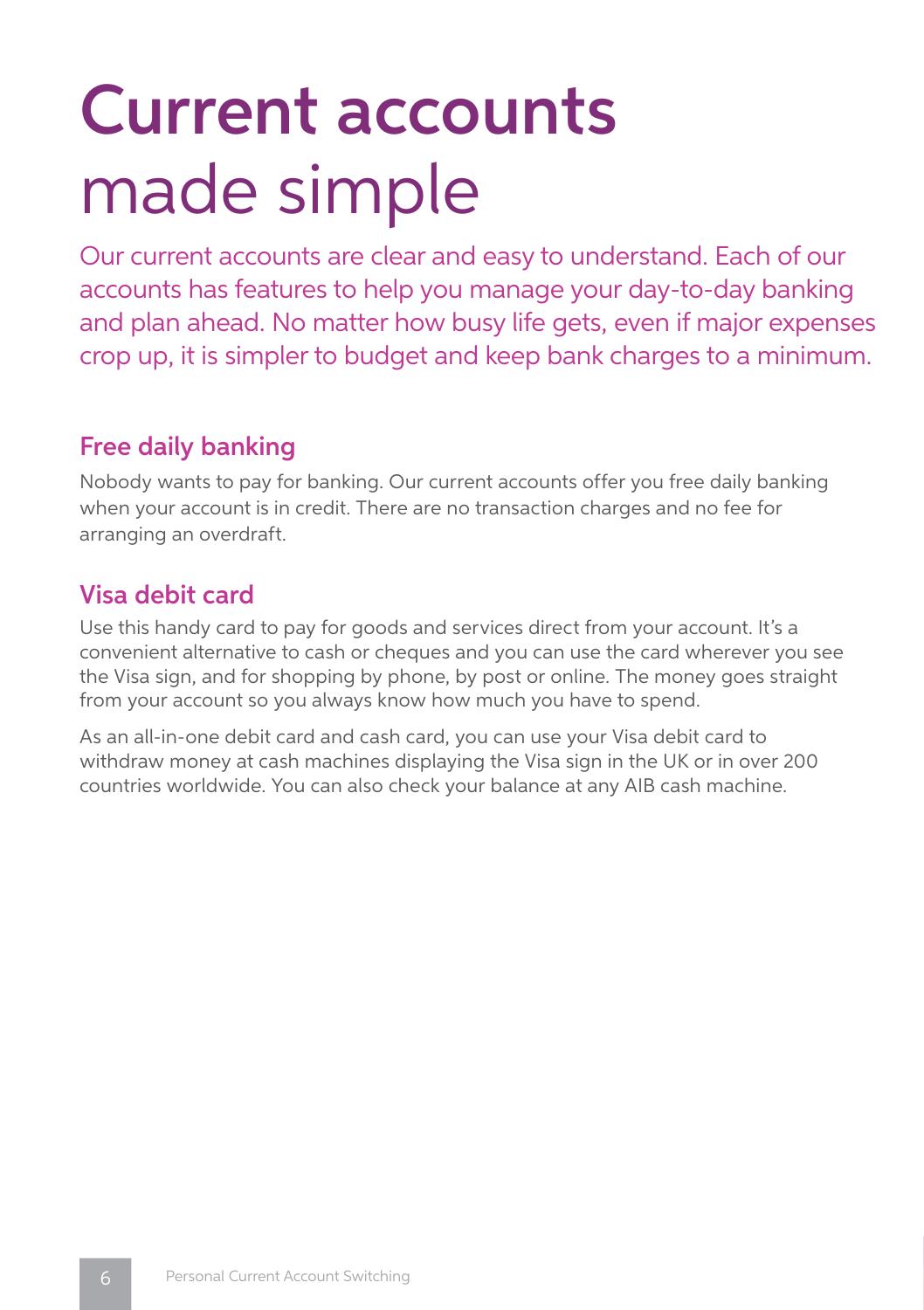### Online, Mobile and Phoneline Banking

#### Secure and convenient banking options to fit your lifestyle.

Online, Mobile and Phoneline Banking services let you bank at a time that suits you. Fast, instant and convenient, they're designed to save you hassle and unnecessary trips to the bank.

- **•** Transfer funds, pay bills and check your current balance and statement online.
- **•** Move money between your accounts or into someone else's UK bank account.
- **•** Set up, cancel or change standing orders and direct debits.
- **•** Track cheques being paid into your account and those you have written.
- **•** See all your accounts in one place.



#### All the information you need

This brochure provides details on each of our current accounts to help you make the right choice.

If you would like more information, or help with choosing or opening an account with us, phone 0345 6005 925† , call in to a branch, or visit aibni.co.uk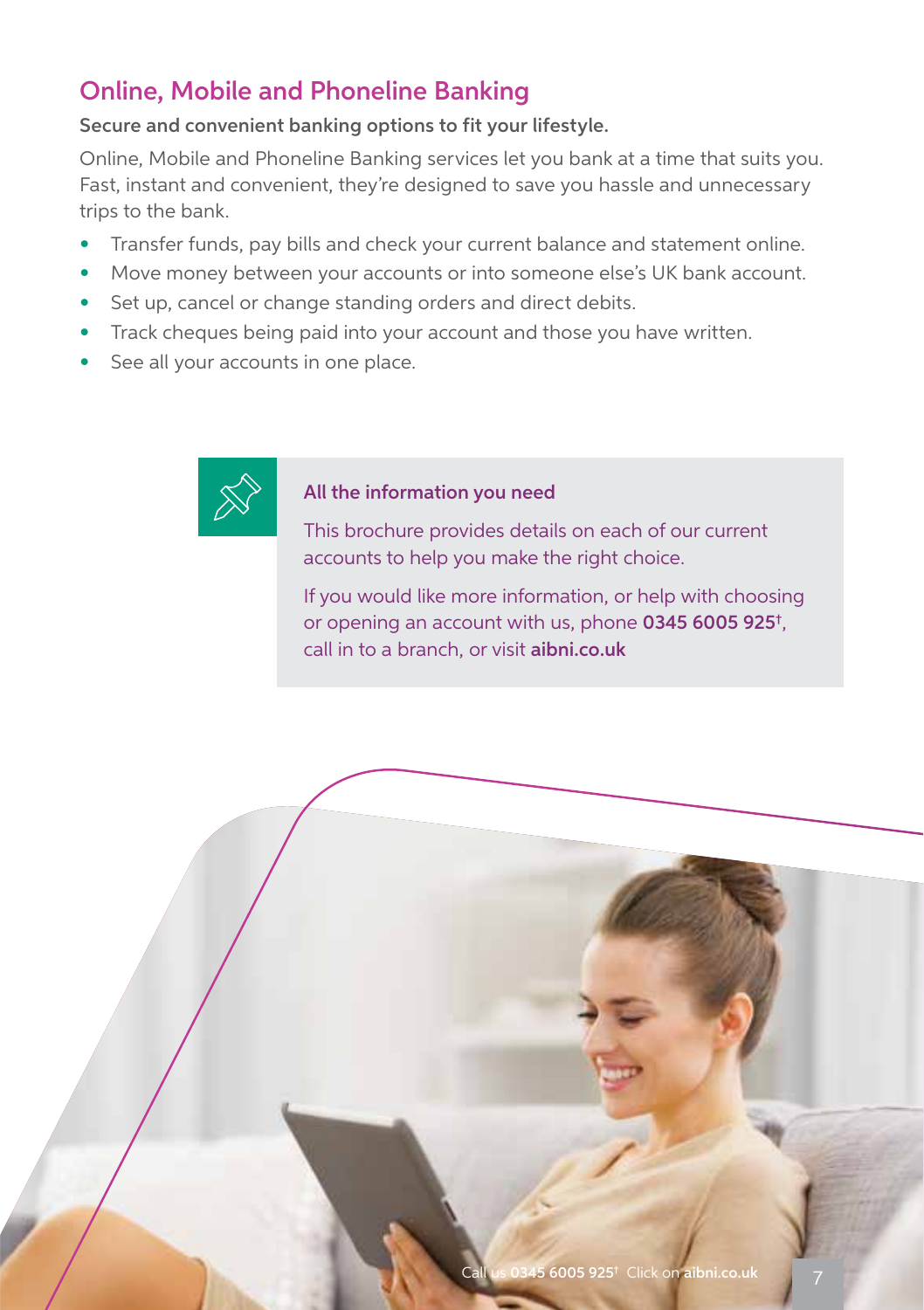# Compare our Current Accounts

Less complex. More convenient.

| <b>Account Name</b>                                      | <b>Classic Account</b>                                                                                                          | Student 12-18 Account                                                                                 |
|----------------------------------------------------------|---------------------------------------------------------------------------------------------------------------------------------|-------------------------------------------------------------------------------------------------------|
| Who is it for?                                           | People aged 18 and over who need<br>the full services offered by a current<br>account.                                          | Students between the ages of 12 and<br>18 who are in part time or full time<br>second level education |
| <b>Benefits</b>                                          | • Free banking when you keep your<br>account in credit.<br>• A set £7 monthly fee if your account<br>is in debit. (see note 1). | • Interest on your money<br>• An experienced student adviser in<br>every branch.                      |
| Visa debit card<br>(if eligible, see note 2)             |                                                                                                                                 |                                                                                                       |
| Online, Mobile and<br><b>Phoneline Banking</b>           |                                                                                                                                 |                                                                                                       |
| Statements online<br>(eStatements)                       |                                                                                                                                 |                                                                                                       |
| Direct debits                                            |                                                                                                                                 |                                                                                                       |
| <b>Standing orders</b>                                   | $\checkmark$                                                                                                                    |                                                                                                       |
| Chequebook                                               |                                                                                                                                 |                                                                                                       |
| Lodgement book                                           |                                                                                                                                 |                                                                                                       |
| Arranged overdraft facility<br>(if eligible, see note 3) |                                                                                                                                 |                                                                                                       |

Note 1 You will receive free daily banking for every month you keep your account in credit. If you go in debit, you will have to pay a standard monthly fee. You may also have to pay unarranged overdraft fees or support fees. For full details, please see our price list.

Note 2 Whether we give you a Visa debit card depends on your circumstances. You must be 16 or over. If opening a Student 12-18 Account if you're under 16, a parent or guardian will need to give their permission before you can get a Visa debit card. Please contact us for full details of terms and conditions for Visa debit cards.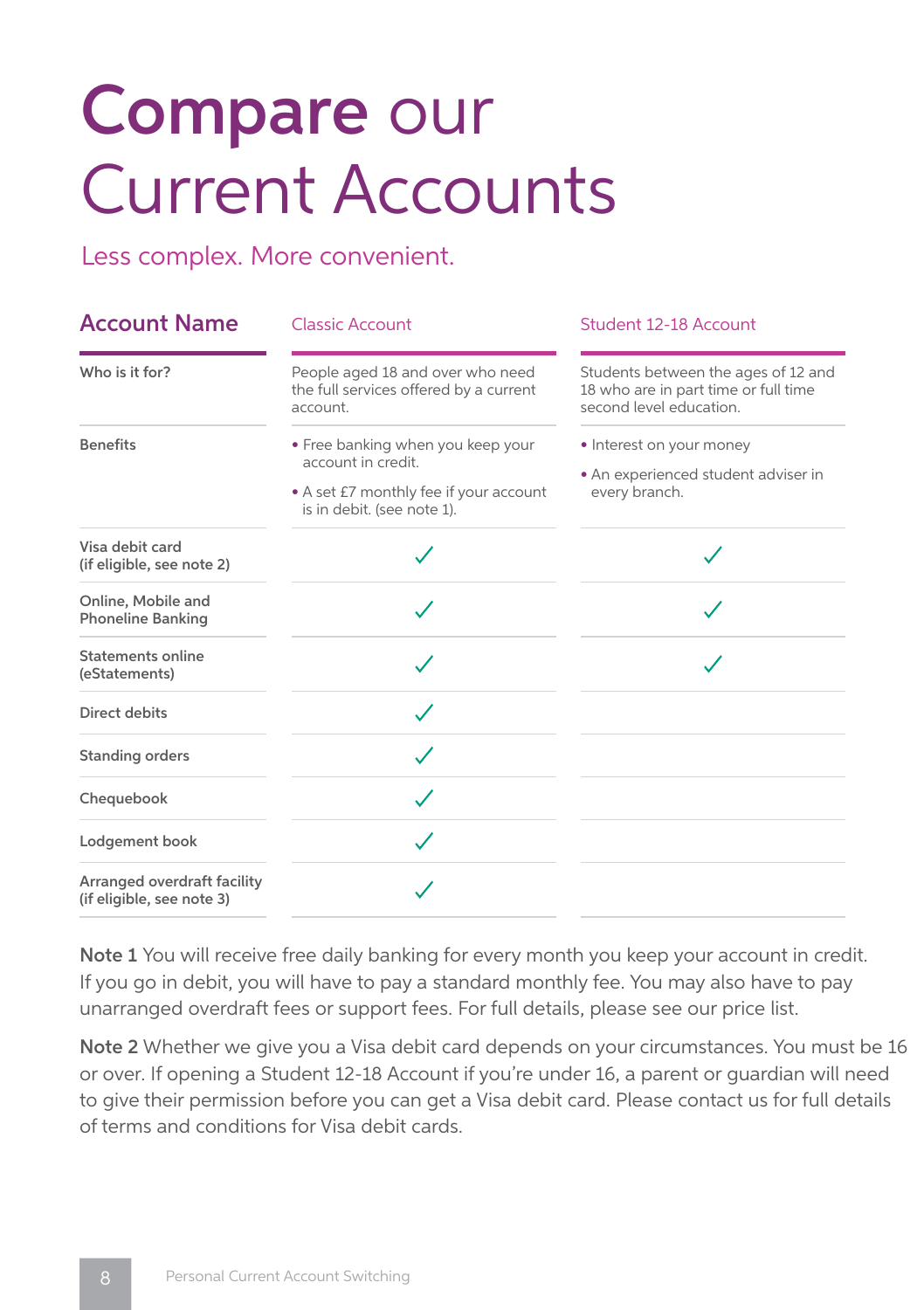| <b>Account Name</b>                                             | Student + Account                                                                                                                                                                                                                     | <b>Graduate Account</b>                                                                                                                                                                                            |
|-----------------------------------------------------------------|---------------------------------------------------------------------------------------------------------------------------------------------------------------------------------------------------------------------------------------|--------------------------------------------------------------------------------------------------------------------------------------------------------------------------------------------------------------------|
| Who is it for?                                                  | Students aged 18 years and over who<br>are in full time third-level university or<br>college student (HND level and above)<br>or a student nurse. Students on full<br>time vocational courses at regional<br>colleges may also apply. | The Graduate Account and associated<br>benefits are valid for a maximum of<br>three years from the date you open<br>your account either as a new account<br>or by conversion of your existing<br>Student+ Account. |
| <b>Benefits</b>                                                 | • No monthly fees for maintaining<br>the account during the term of the<br>account.<br>• An interest free overdraft of up to<br>£1,850 (subject to status).                                                                           | • Three year account package with<br>no monthly fees for maintaining<br>the account during the term of the<br>account.<br>• An interest free overdraft of up to<br>£1,000 (subject to status).                     |
| Visa debit card<br>(if eligible, see note 2)                    |                                                                                                                                                                                                                                       |                                                                                                                                                                                                                    |
| Online, Mobile and<br><b>Phoneline Banking</b><br>(if eligible) |                                                                                                                                                                                                                                       |                                                                                                                                                                                                                    |
| Statements online<br>(eStatements)                              | $\checkmark$                                                                                                                                                                                                                          | $\checkmark$                                                                                                                                                                                                       |
| Direct debits                                                   |                                                                                                                                                                                                                                       |                                                                                                                                                                                                                    |
| <b>Standing orders</b>                                          |                                                                                                                                                                                                                                       |                                                                                                                                                                                                                    |
| Chequebook                                                      |                                                                                                                                                                                                                                       |                                                                                                                                                                                                                    |
| Lodgement book                                                  |                                                                                                                                                                                                                                       |                                                                                                                                                                                                                    |
| Arranged overdraft facility<br>(if eligible, see note 3)        |                                                                                                                                                                                                                                       |                                                                                                                                                                                                                    |

Note 3 You must apply for an overdraft. Whether we let you have one depends on your circumstances and our assessment of your ability to pay off an overdraft. You must be 18 or over. Please contact us for full details of terms and conditions.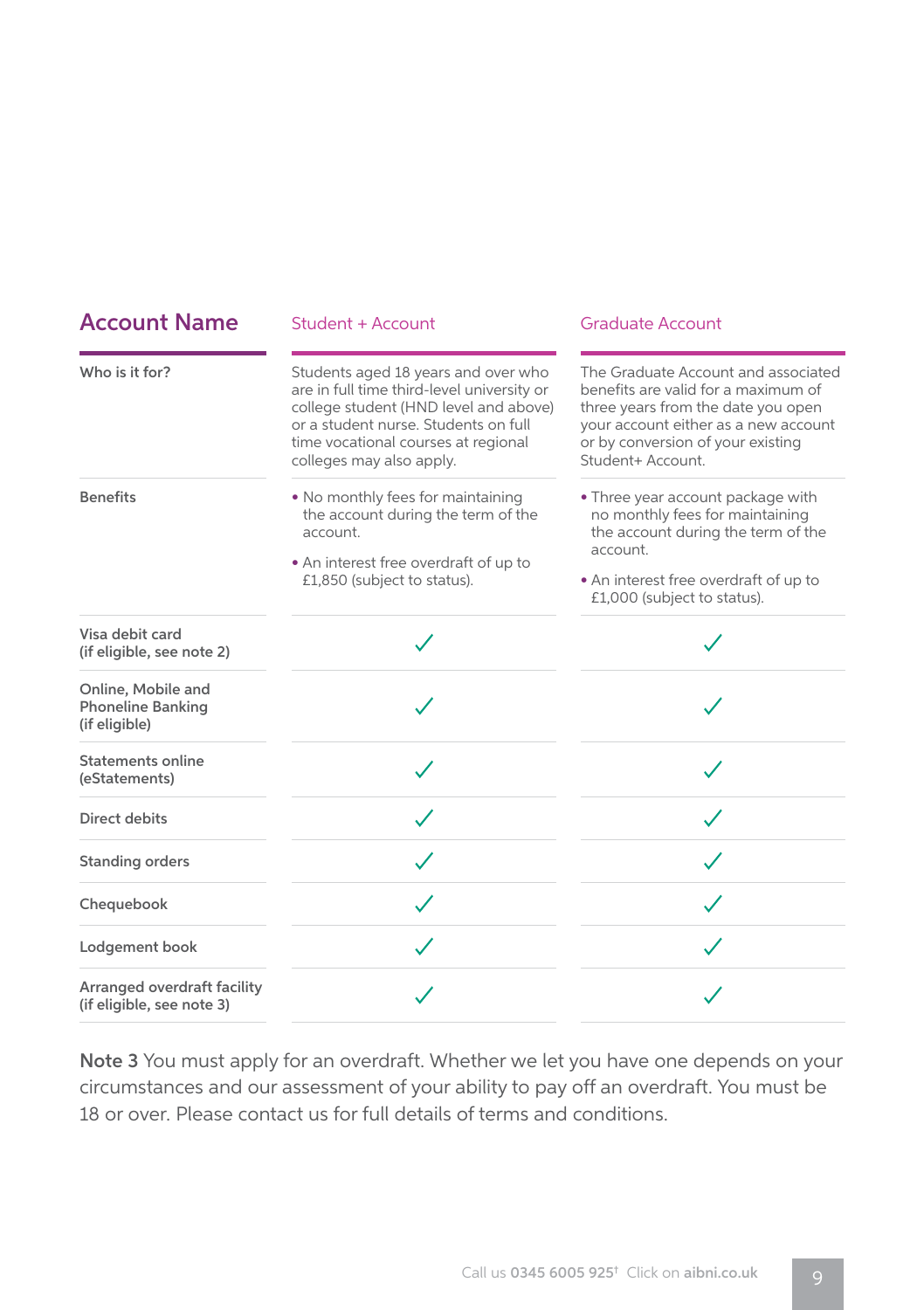# Here's how...

A step-by-step guide to switching your personal current account to us.

There are three options.

### Option A: Current Account Switch Service:

Switch your personal current account to us and close your current account with your old bank.

The Current Account Switch Guarantee (see page 5) provides peace of mind for anyone switching current account.

### Option B: Partial Switch:

Move all or some direct debits, standing orders and bill payments to us, but keep your current account at your old bank open.

## Option C: Swap:

If you already have a current account with us, swapping accounts is easy. You can keep your existing account number and will not need to rearrange any direct debits or standing orders. We will not have to ask you for proof of your identity and address if we already have these details on file.



Our staff will help you through the switching process. They will give you your new current account details and any information you need about us.

Switching to us is free – there are no charges for setting up direct debits, standing orders and bill payments.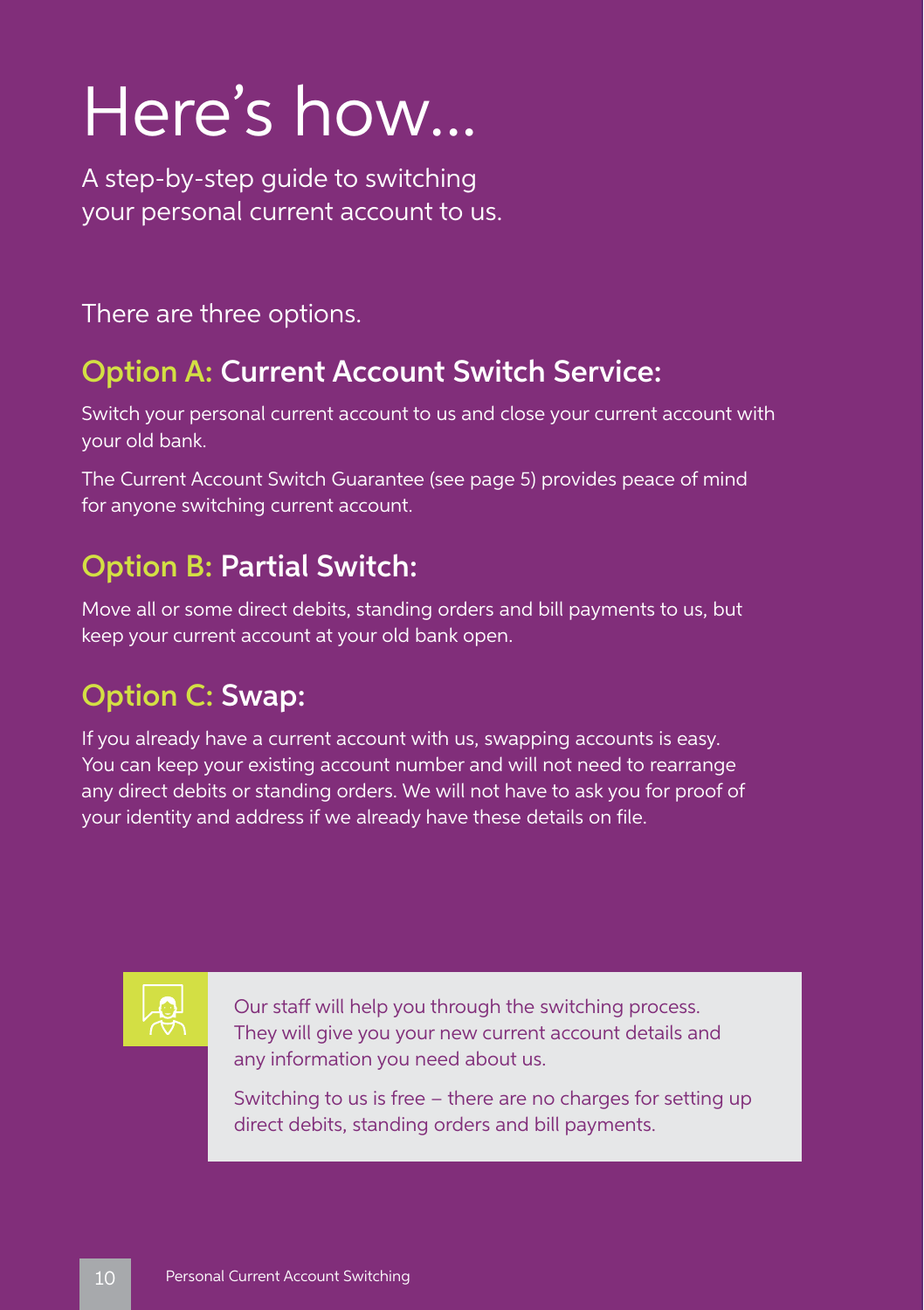## **Option A Current Account** Switch Service **CURRENT ACCOUNT SWITCH**

Switch your personal current account to us and close your old account

#### Step 1 **Opening your new Personal Current Account**

The first step in making the switch is to apply for a personal current account with us. Your account will be opened as soon as your application is approved.

**GUARANTEE** 

Bear the following in mind before you open a personal current account.

- If you want to have an Arranged overdraft on this account, you must apply for it when you open the account.
- If we agree, bank accounts that include an overdraft can switch using the Current Account Switch Service. And if you'd like to have an overdraft with your new bank account, speak to us before starting your switch. We will be able to advise if you're eligible for an overdraft, dependent on our lending criteria and your credit status.

If you have given permissions to Third Party Providers to make payments on your behalf, or to access your financial data, access to these services won't be transferred automatically to your new account as part of the Current Account Switch Service.

- 1. Before you close your old account, check whether you have any Third Party Provider permissions set up and if so, who with.
- 2. Once your new account is open you can give your permission to the Third Party Provider to access your new account by providing them with your new account details. You will need to contact the Third Party Provider directly yourself to set this up.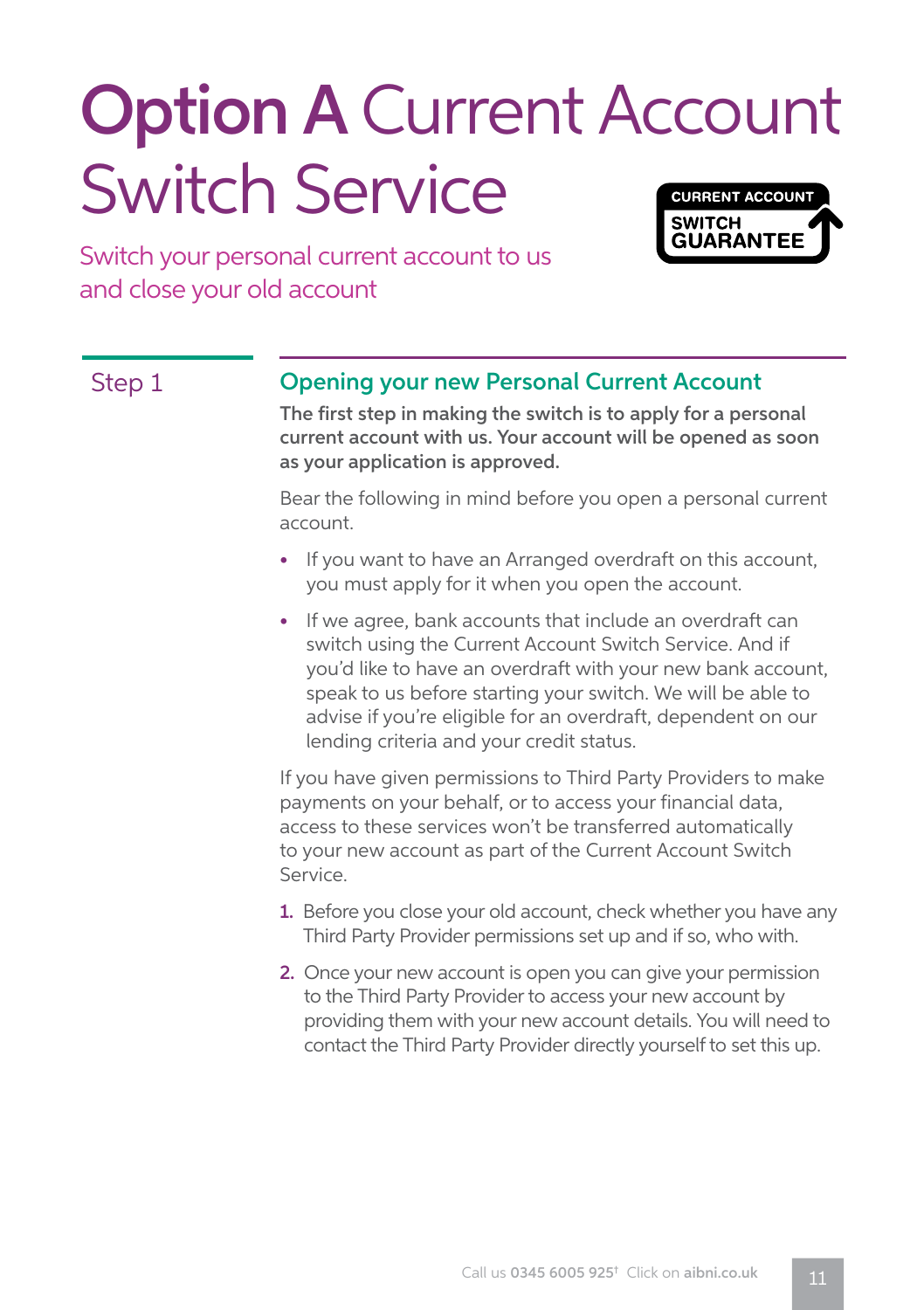### Step 1 **Continued**

3. If you are unsure as to whether we will support the Third Party Provider permissions on your account, you will need to discuss this ahead of your switch with us and we will be able to advise you of this.

Please check our terms and conditions for more information about Third Party Providers.

#### Remember your proof of identity and address



To open your account, you will need to provide suitable identification (for example, a full driver's licence) and proof of your address (such as a household bill).

#### Step 2 Preparing to Switch

#### What you will need to do

- Fill in a Current Account Switch Agreement form.
- Fill in a Current Account Closure Instruction form to close the old account.
- Agree a switch date with us. That date must be at least seven working days after your new account is set up.
- Relax as we manage the switch (we will contact you if there are any payment arrangements that cannot be transferred).
- Continue to use your old account until the switch date.
- If you currently make regular payments to a supplier from your old debit card, ask the supplier to set this payment up from your new debit card to make sure any service is not interrupted.

#### Step 3 **Account up and running**

On your switch date you can start using your new personal current account.

- Your current account with your old bank will be closed.
- Your payments (such as direct debits, standing orders and bill payments) will have been transferred to your new account.
- Any credit balance from your old account will have been transferred to your new account.
- If any payments are accidentally made to your old account after your switch date, they will automatically be forwarded to your new account (for at least 3 years and longer if applicable).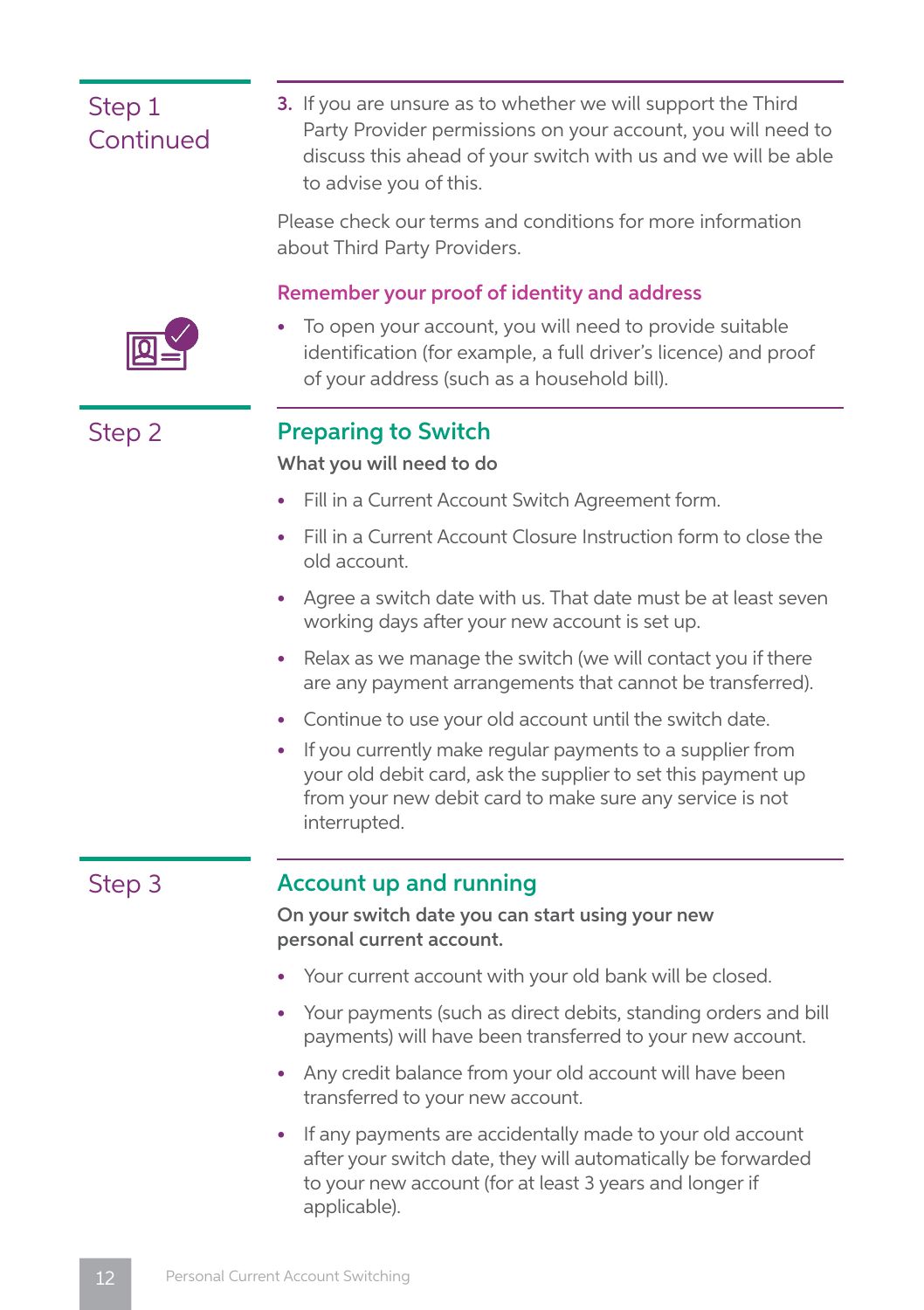# Option B Partial Switch

Move all or some of your direct debits, standing orders and bill payments to your current account, but keep your existing account with another bank open. The Current Account Switch Guarantee does not apply to a partial switch.

#### We will do the following.

- Tell you how the partial switch works and make sure you can use your new account within 10 working days.
- Ask your existing bank for information about your direct debits, standing orders and bill payments.
- Give you a list of your direct debits, standing orders and bill payments so that you can choose the ones you want to transfer.
- Give your new account details to organisations you have direct debits with (for example, gas, water and electricity companies and mobile-phone companies).
- Set up standing orders on your new account so that you can continue to make your regular payments.
- Set up bill payments by Online and Phoneline Banking.

#### Your old bank will do the following.

• Give us information about your direct debits, standing orders and bill payments.

#### What you will need to do:

- If you receive regular payments into your account (such as a wage or benefits), you will need to give the payer (for example, your employer) the details of your new account so that they continue making these payments.
- If direct debits continue to be paid from the old account, contact us and the company the direct debit is to.
- If you currently make regular payments from the debit card from your old account, set this up on your new debit card.
- If you want to close your old account or transfer your balance to your new account, we can help you to do this.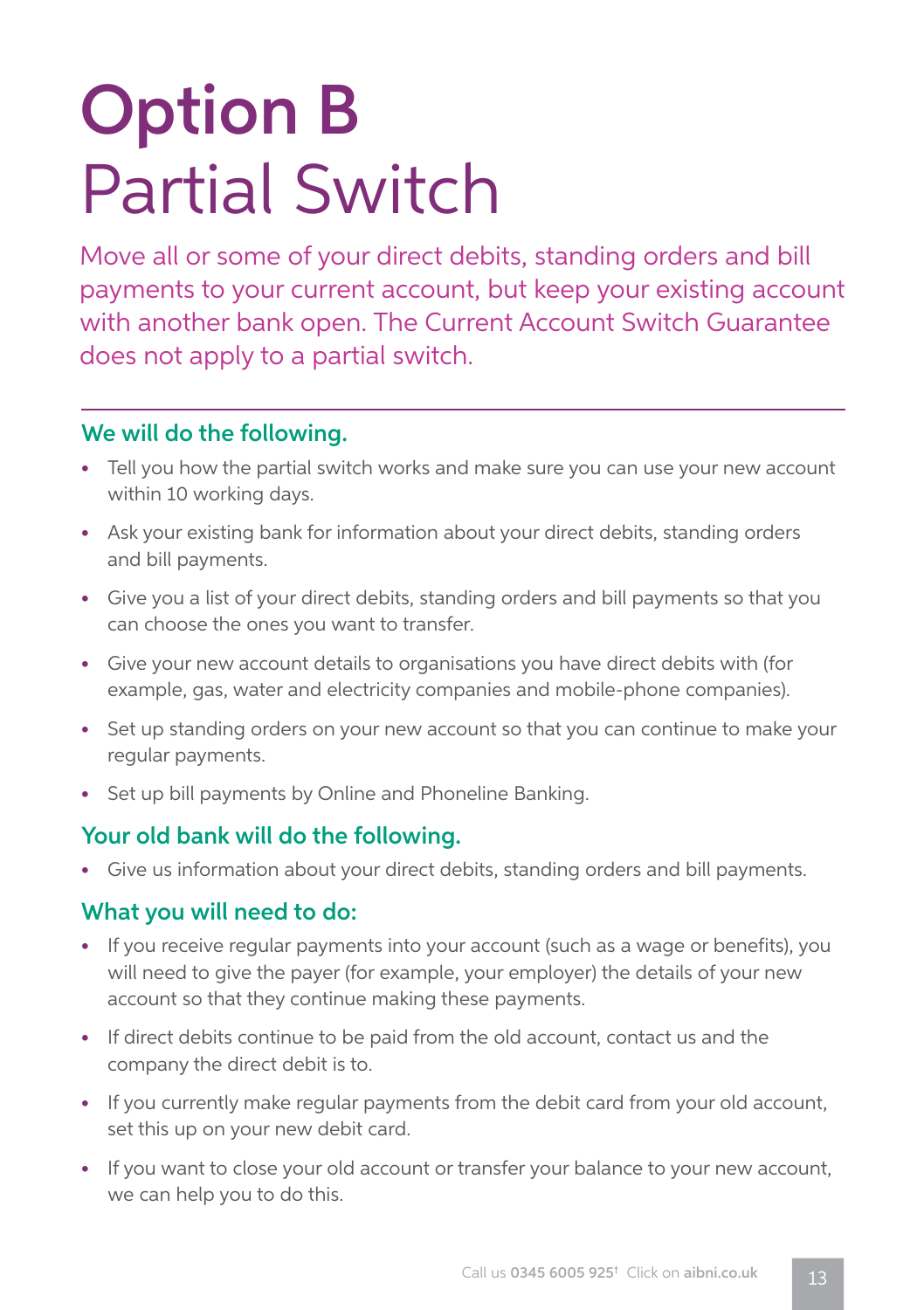# Option C Swap

If you already hold a current account with us, swapping accounts is easy.

As an existing customer of ours, you can keep your account number and you will not need to rearrange any direct debits or standing orders. You will not need to provide proof of your identity or address if we already hold these details on file.

Call in to your branch or phone us on 0345 6005 925<sup>t</sup> to arrange your swap.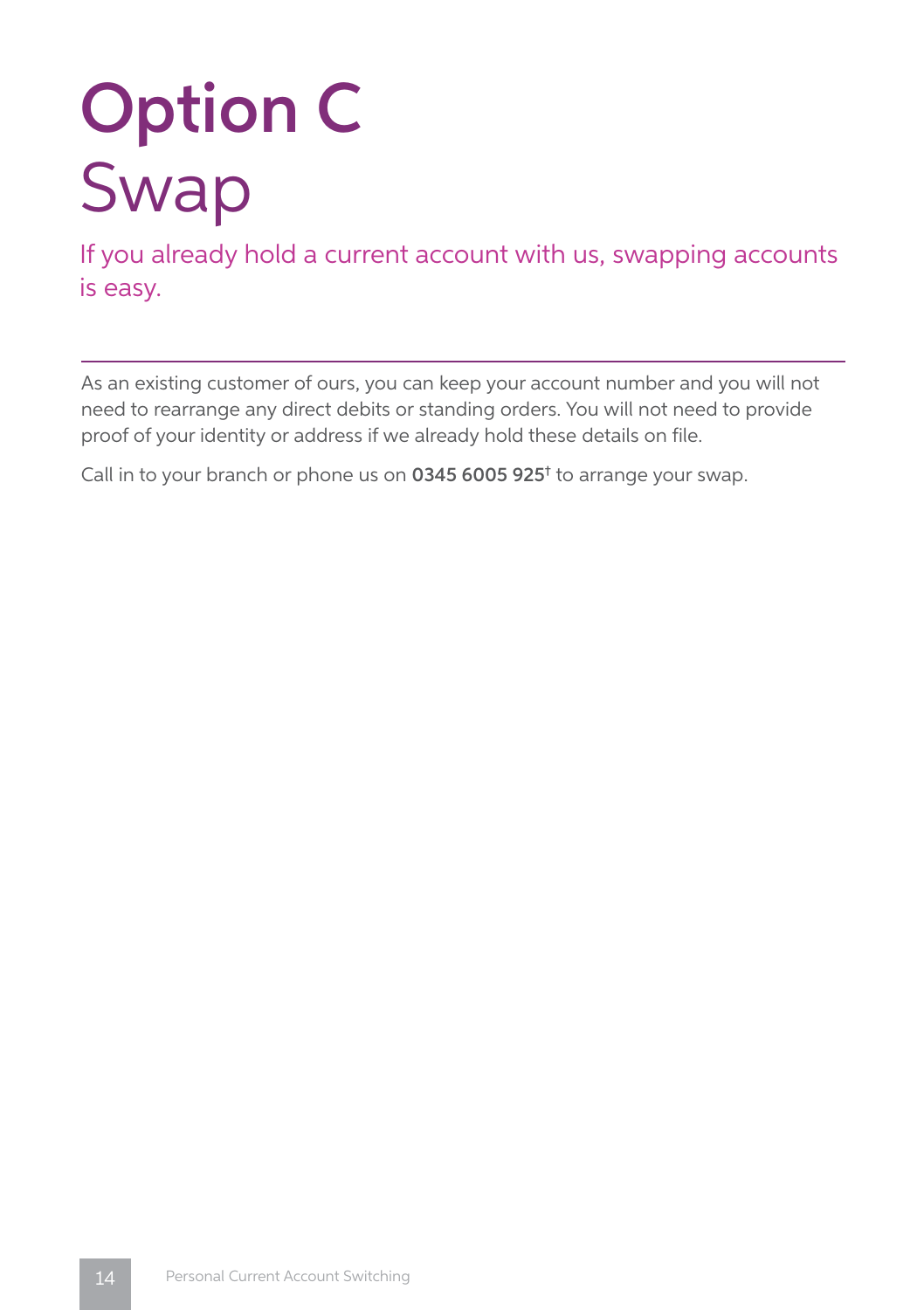# Some terms explained...

#### Standing Order

A standing order means the account provider makes regular transfers, on the instruction of the customer, of a fixed amount of money from the customer's account to another account.

#### Direct Debit

A direct debit means the customer permits someone else (recipient) to instruct the account provider to transfer money from the customer's account to that recipient. The account provider then transfers money to the recipient on a date or dates agreed by the customer and the recipient. The amount may vary.

#### Switch Date

You can choose and agree the switch date with us. The process will start six working days before that date (excludes weekends and bank holidays).

#### Working days

Monday to Friday, except bank and public holidays.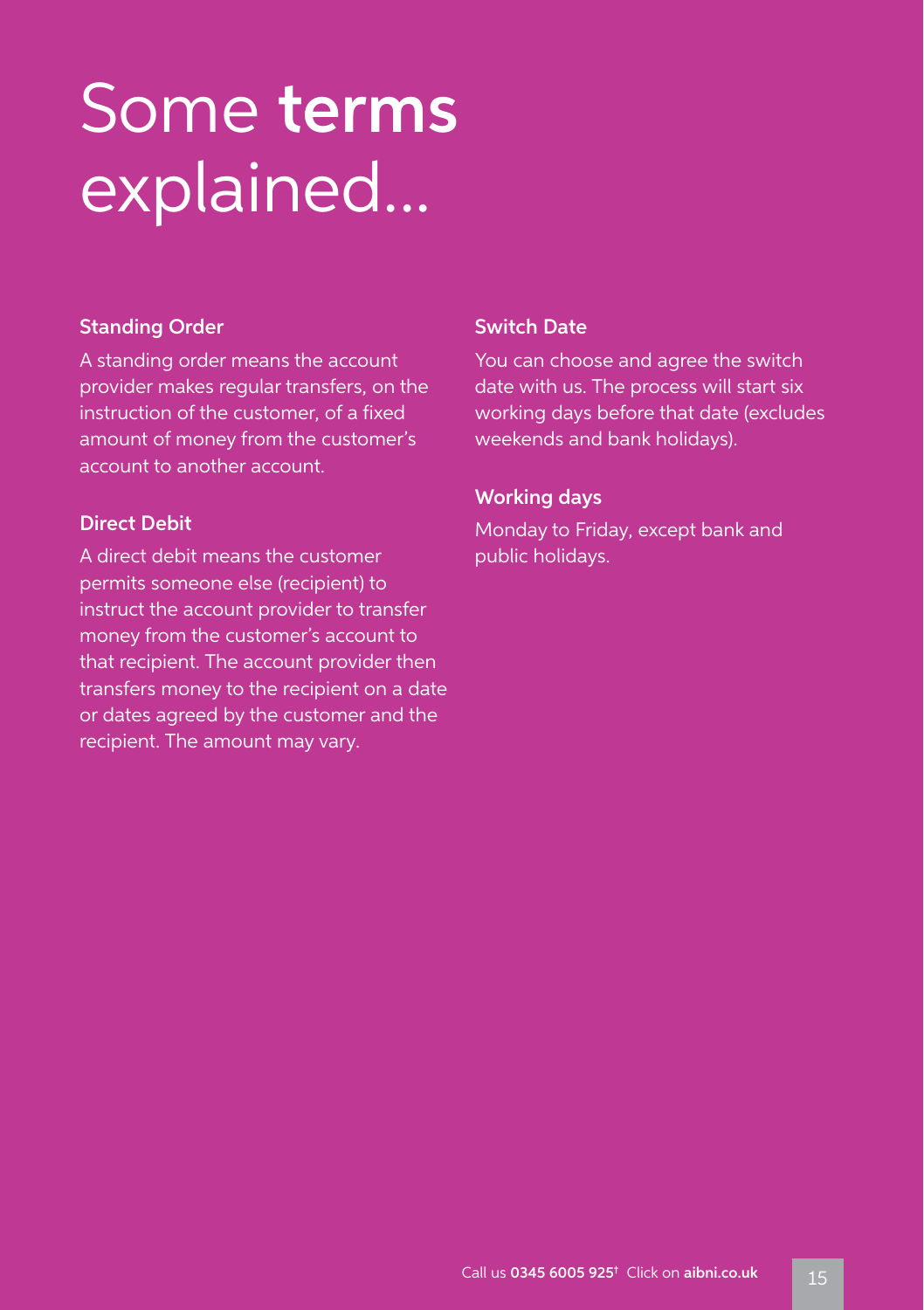# Frequently asked questions about the Current Account Switch **Service**

#### Q.1. Can I switch my current account?

Yes, you can use the service to switch accounts from and to any of the participating banks and building societies.

#### Q.2. Can I choose my switch date?

Yes, you can choose and agree a switch date with us. Just make sure you allow seven working days for the switch to take place and that your chosen date isn't a Saturday, Sunday or Bank Holiday.

#### Q.3. What happens to payments that people send to my old account?

All incoming and outgoing payments will be automatically redirected to your new account. Each time a payment is redirected, an automatic message is sent back to the originator advising them of your new account details so they can update their records. Some organisations may contact you directly to confirm your details have changed. If you do not want your new details to be given to someone who sends a one-off payment, contact us.

#### Q.4. What happens if there is a mistake or unnecessary delay in the switching process?

In the unlikely event that there are any issues in starting the switch, we will inform you before your switch date. If anything goes wrong, we will ensure that any charges or interest incurred on your old and/or new account, as a result of the error will be refunded. It is for us to decide whether you receive compensation above and beyond the refund.

#### Q.5 Will switching my current account affect my credit rating?

Simply switching from one bank to another using the Current Account Switch Service will not affect your credit rating.

However, when you open a new bank account, we may run a credit score check which could affect your credit rating.

In the unlikely event that during the switch you encounter any problems with payments (such as a standing order), we will correct them and ensure your credit rating is not affected.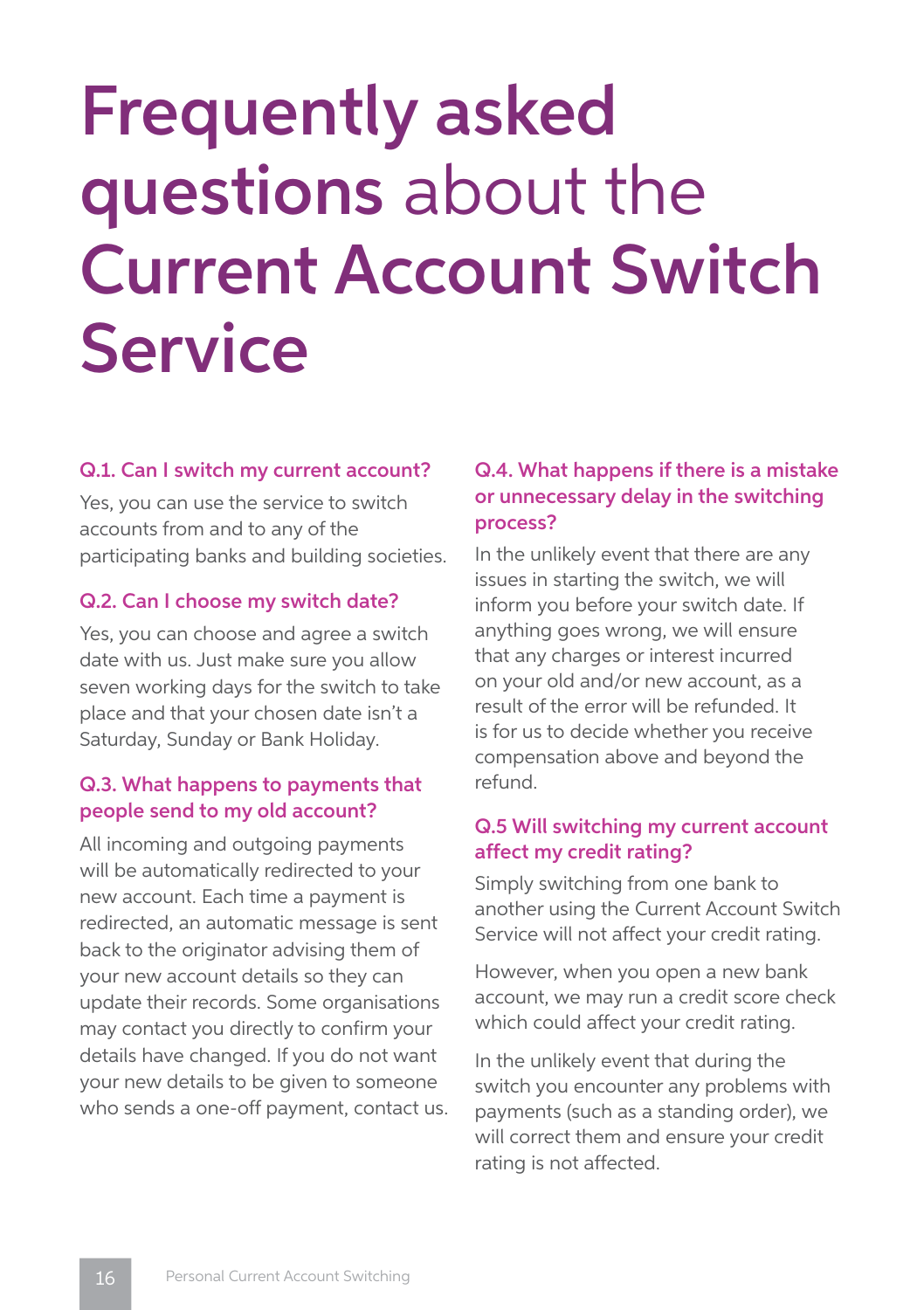#### Q.6. Can I switch my current account if I am overdrawn?

Yes. You will need to agree any overdraft facilities you require with us. Alternatively, we may be able to provide facilities to help you pay off any existing overdraft you may have, subject to our normal lending criteria. If you do not come to an agreement with us you must make separate arrangements to repay your existing overdraft before you switch.

#### Q.7. What if I change my mind?

You can cancel your switch up to seven working days before your switch date. If you do want to cancel, speak to us,and we will guide you through this process.

#### Q.8. When will the money in my old account be transferred to my new account?

You will be able to access the funds in your old account up to and until your switch date, when they will be transferred to your new account.

#### Q.9. Is the Current Account Switch Guarantee the same for all banks?

Yes, all banks and building societies that display the Current Account Switch Guarantee Trustmark will follow the same switching process and must offer the same guarantees. There are over 40 participating banks and building societies in the UK and you can see them on https://www.currentaccountswitch.co.uk/ banksandbuildingsocieties/

#### Q.10. What happens to any debit card transactions or Direct Debits that I have asked my old bank to stop?

The Current Account Switch Service will not interfere with this process and any debit card or Direct Debit transactions that you have asked your bank to stop should remain stopped after your switch.





#### All the information you need

This brochure provides details on each of our current accounts to help you make the right choice.

If you would like more information, or help with choosing or opening an account with us, phone 0345 6005 925† , call in to a branch, or visit aibni.co.uk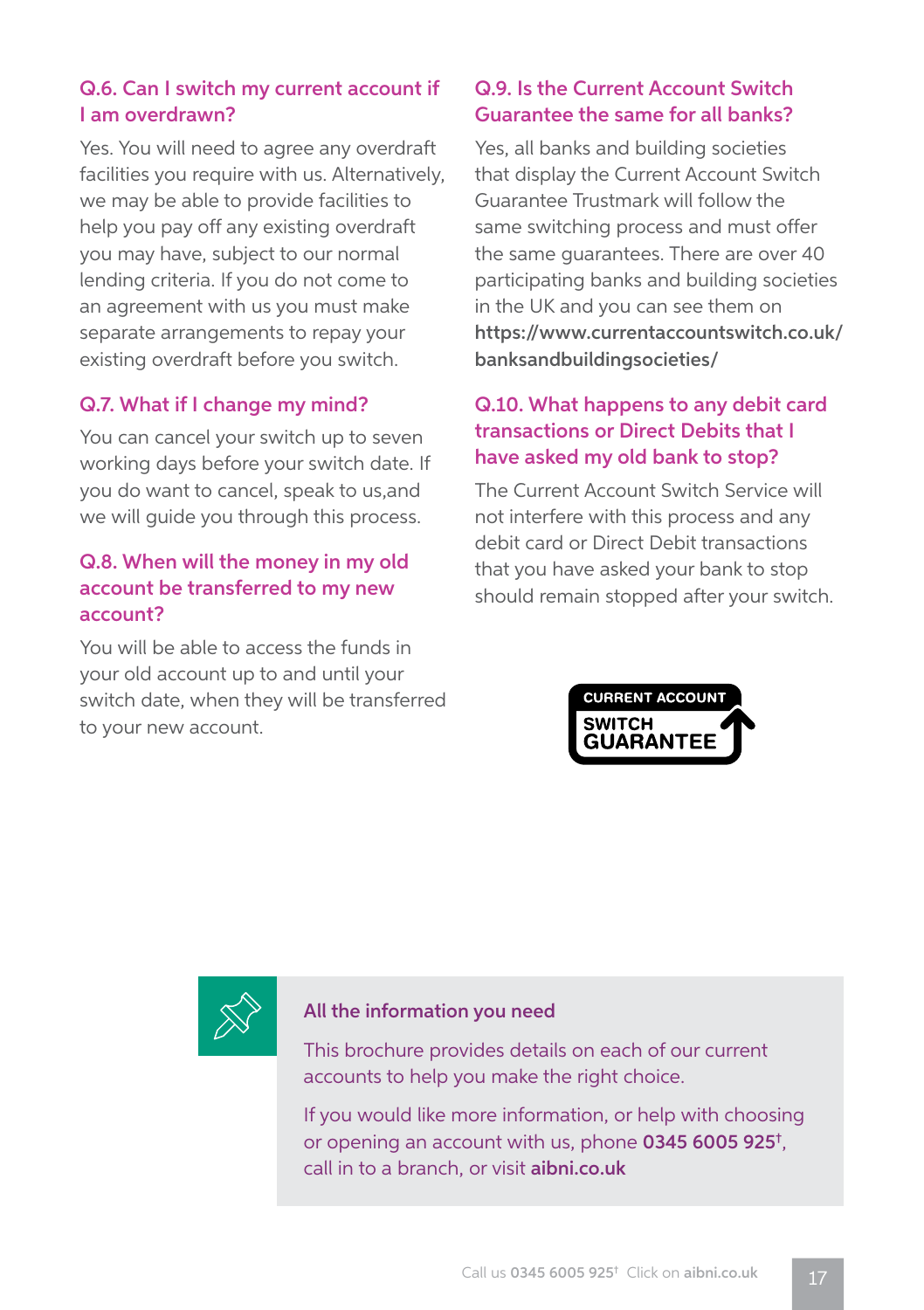#### Important information about compensation arrangements

In the event that AIB Group (UK) p.l.c. is unable to meet its financial obligations, your eligible deposits are protected up to a total of £85,000 by the Financial Services Compensation Scheme, the UK's deposit protection scheme. This limit is applied to the total of any eligible deposits you have with AIB (NI) in Northern Ireland and Allied Irish Bank (GB) and Allied Irish Bank (GB) Savings Direct in Great Britain, each a trading name of AIB Group (UK) p.l.c. In the case of joint accounts, each account holder is protected up to this limit.

Any total deposits you hold above £85,000 between these trading names are unlikely to be covered.

For further information about the scheme (including the amounts covered and eligibility to claim), please ask at your local branch or refer to the FSCS website www.fscs.org.uk

#### Standards of Lending Practice

We adhere to the Standards of Lending Practice which sets standards for banks when dealing with lending and overdrafts for personal customers. You can get more information on the Standards from any branch or at www.lendingstandardsboard.org.uk